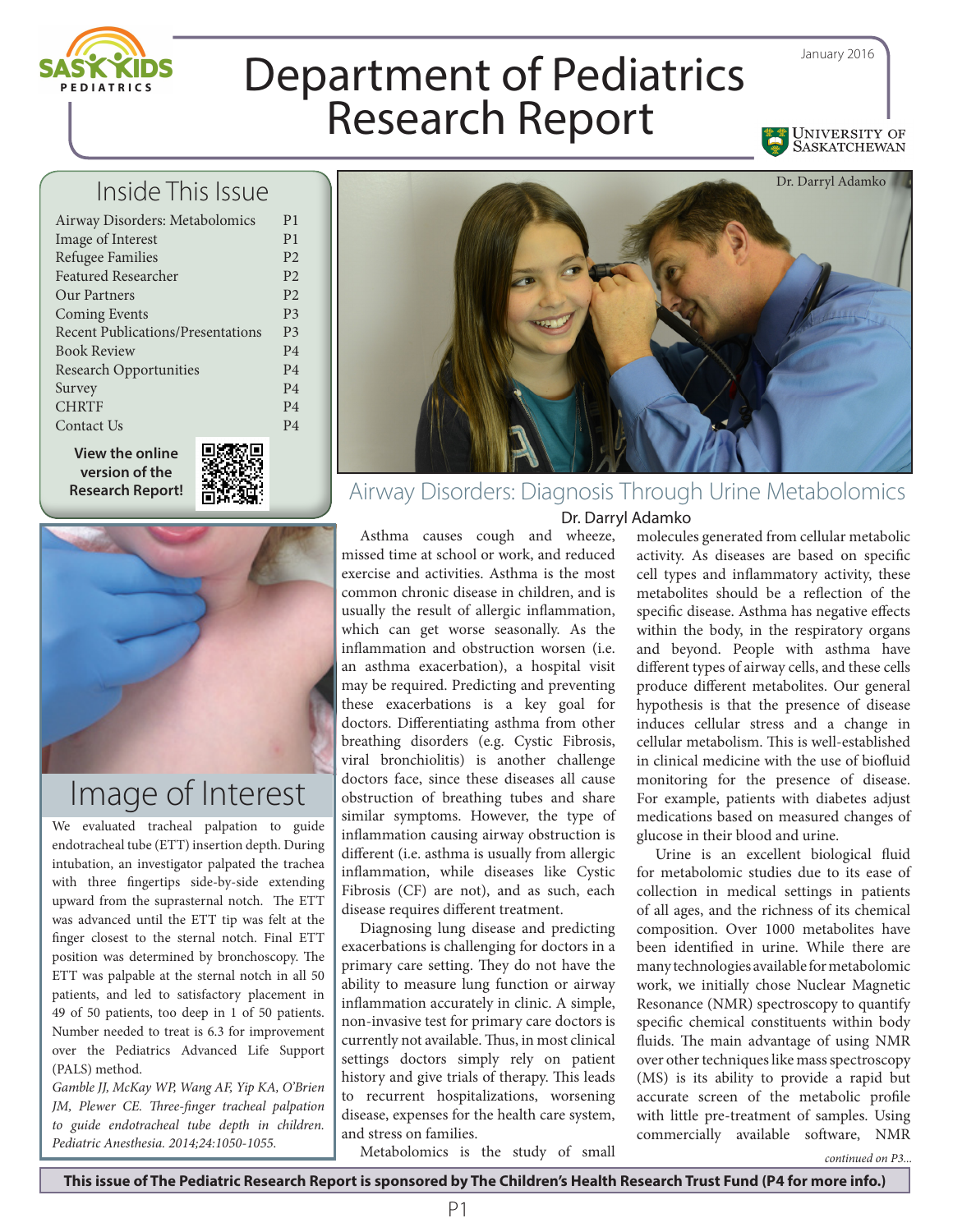# Kids' Well-Being Key to Refugee Families Adapting

#### Dr. Nazeem Muhajarine

The heartbreaking photo of little Alan Kurdi's lifeless body on a beach in Turkey in September brought the plight of the Syrian refugees to the world's attention. Sadly, this one well-publicized death is emblematic of a much larger problem, with hundreds of other children perishing as their families attempt to flee the war in Syria. Thousands of displaced children linger in camps, losing their innocence with each passing day. When

some eventually arrive here, are we prepared and willing to do what we can to make their lives right?

The statistics on displaced children trickling out of the United Nations High Commission on Refugees are staggering. Of the 2.2 million refugees fleeing Syria, just over half are children. Two out of three are under the age 12. Almost a quarter have a dead or missing close family member.

A majority of displaced children aren't attending school where they are temporarily sheltered; many work instead to support their families. It's the lucky among them who survive the arduous process of escape and are resettled in countries like Canada.

Canadians are currently mobilizing to provide these refugee families with homes, clothes, and other basic necessities. However, to help them integrate into our society successfully, we also must be mindful of their mental health needs, in particular the impact of trauma on children. Major adverse events in early life, such as witnessing violence, loss of family members, and displacement can significantly harm children's ability to grow into healthy, well-functioning adults. Many of the newcomers who will be settling in our communities are families with young children. To give these youngsters the best chance of reaching their full potential, we need to be prepared to provide appropriate, timely treatment, and support.

Some may question how we can do this when the resources of many communities are already stretched as they try to meet the health, social, and educational needs of their children. Yet, as a nation we have sufficient wealth to provide for our children and to absorb the care of newcomer children, if we decide that this is a societal priority.

Research into the impact of the early years on later functioning consistently shows that investments during this critical period pay off seven-fold. Conversely, if we fail to address the needs of childrenespecially those who have experienced trauma-we are likely to experience increased future costs from underachievement in school and mental health problems to anti-social behaviour, including violence and crime. *continued on pg 4...*

# Featured Child Health Researcher

## Dr. Salah Almubarak

After completing medical school at Arabian Gulf University in Bahrain (1993- 1999), Dr. Almubarak continued on to specialty training in Pediatric Neurology at the University of British Columbia, Vancouver (2003-2008). He then had a two year fellowship at British Columbia Children's Hospital, Vancouver (2008- 2010) and became a Specialist in Pediatric Clinical Neurophysiology. He is certified

by the Canadian Society of Clinical Neurophysiologists (CSCN) in EEG. Dr. Almubarak had developed a strong research background after training in diagnostic epilepsy surgery during a fellowship at the Cleveland Clinic Foundation, Cleveland (2010-2011). He also received training in Magnetoencephalogram (MEG) and Intracranial EEG (ICEEG) for pre-surgical evaluation of intractable epilepsy patients. Dr. Almubarak is certified by the American Board of Clinical Neurophysiology (ABCN) with specialty in epilepsy monitoring. He worked as the director of the MEG research lab at King Fahad Medical City, Riyadh (2011-2014), and developed all the required protocols for pre-surgical evaluation of the patients with intractable epilepsy or

#### Our Partners: Children's Hospital Foundation of SK

The Children's Hospital Foundation of Saskatchewan (CHFS) continues to be a generous supporter of child health research in the province. Recently, the CHFS made a substantial funding commitment to support the Department of Pediatrics Visiting Lectureship Program. This generous support will allow eminent national and international child health researchers to CHILDREN'S eminem national and incrimitying can also expertise with **HOSPITAL** visit Saskatchewan to share their knowledge and expertise with **FOUNDATION** students, faculty and the general community. We gratefully acknowledge the CHFS and its many donors for supporting the Visiting

Lectureship Program.



those who require brain mapping with brain tumor. Dr. Almubarak's clinical research interests include epilepsy

outcome in correlation with EEG findings. In 2008, Dr. Almubarak studied the neurological and epilepsy outcomes in neonates/infants who had abnormal EEG findings. He found that neonatal EEG is useful in predicting clinical prognosis, specifically that the presence of abnormal EEG background (particularly generalized suppression) during the first month of life may be predictive of unfavorable outcome. Overall impression of neonatal EEG (based on several parameters) may be predictive of outcome, even when individual parameters are not predictive. Other neonatal EEG parameters such as interictal spikes do not appear to be predictive of outcome. The study clarified and extended results previously reported in the past few decades with a new advanced vision of clinical interpretation. The prognosis of the infant EEG findings provides a rational basis for considering a change in our current thinking regarding the significance of EEG abnormalities such as epileptiform discharges in the first year of life. In 2010, Dr. Almubarak undertook further training in epilepsy source localization by using MEG and ICEEG recording. He studied the agreement between MEG and ICEEG results, to determine the characteristics that lead to concordance, and to assess how these *continued on pg 4...*

### Clinical Investigator Program (CIP) for Residents

The CIP at the University of Saskatchewan is available to residents enrolled in a Royal College accredited residency program who have interest and potential for a career as a clinician investigator or clinician scientist. CIP offers two streams: A Graduate stream for participants enrolled in a graduate (M.Sc. or Ph.D.) program, and a Postdoctoral Stream for residents who already hold a Ph.D. and are interested in undertaking a structured research program. For further information about CIP, please contact Dr. Alan Rosenberg, alan.rosenberg@usask.ca.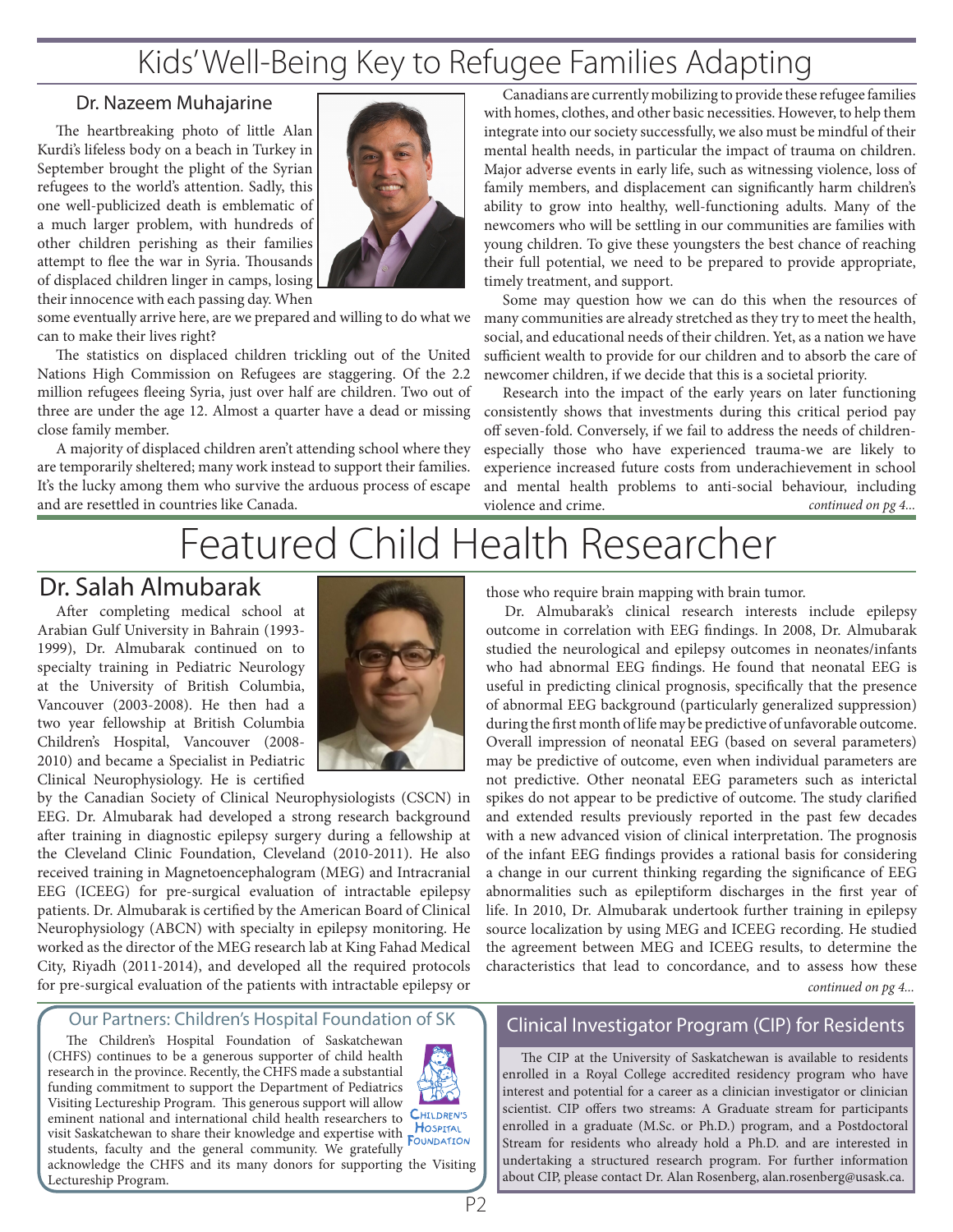# Airway Disorders *...continued from P1*

can accurately quantify metabolites without predesigned internal standards. This allowed us to measure metabolites with less work compared to MS. Thus, using NMR we were able to study a large range of cellular pathways with accuracy. This work was done with several collaborators (investigators at the University of Alberta, University of Saskatchewan, University of Manitoba, McMaster University, Queen's University, The Chest Research Foundation, Pune, India, Manchester University, UK, University of Wisconsin, and Harvard University), and has had continuous funding from 2005-present through various applications to the AllerGen NCE, Sick Kids Foundation, the Women and Children's Health Research Institute of Alberta, Grand Challenges Canada, and The Cystic Fibrosis Foundation. Our work has helped establish the metabolome from urine of healthy adults, an animal model of asthma, a metabolome of asthma in children, and most recently a metabolome that can differentiate asthma from an asthmalike disease called COPD (chronic obstructive pulmonary disease).

Since moving to the University of Saskatchewan, Dr. Adamko has established a new lab in collaboration with Dr. Anas El-Aneed, PhD (College of Pharmacy and Nutrition, U of S). The purpose of this lab is to transition the metabolomic diagnostic to a mass spectrometry platform. This lab has received funding from Saskatchewan Health Research Foundation, Children's Hospital Foundation of Saskatchewan, and The Western Diversification Program. MS will be

more accurate than NMR and will be more amenable to a commercial lab. We now fund and co-supervise a technician, Hanan Awad, and a PhD track graduate student, Mona Hamada, as they develop the MS methods.

In the last 2 years, we are excited to report that we have developed the ability to measure about 30 metabolites in a single urine sample using a process that takes about 1-2 hours. Such methods for analysis of multiple metabolites in urine have not been previously perfected. This spring we will begin analyzing urine samples we have stored on previous subjects from the past NMR work (over 300 samples). We also have been recruiting samples from subjects at the University of Saskatchewan, both adult and pediatric.

We are expecting that MS will be even better than NMR at such analysis. We expect that this will allow us to translate our findings into a commercially viable diagnostic test. Our lab in Saskatchewan is expected to become a metabolomics platform for respiratory researchers across the world. Through the Universities of Alberta and Saskatchewan, Dr. Adamko is CEO of a developing company called Respirlyte. The mandate for this company is to utilize our metabolomic data and create a diagnostic test for adults and children with asthma and asthma-like diseases.

> *Dr. Darryl Adamko is an Associate Professor in the Department of Pediatrics, University of Saskatchewan*

| <b>Coming Events</b>                                                                                                                                                                    |                                                                                                                                                    |                        |                                                                                                                                                        |                                                                                                                                     |                                |                                |                                                                                                                |                                                                                                                                          |                         |                                                                                                                                                         |  |
|-----------------------------------------------------------------------------------------------------------------------------------------------------------------------------------------|----------------------------------------------------------------------------------------------------------------------------------------------------|------------------------|--------------------------------------------------------------------------------------------------------------------------------------------------------|-------------------------------------------------------------------------------------------------------------------------------------|--------------------------------|--------------------------------|----------------------------------------------------------------------------------------------------------------|------------------------------------------------------------------------------------------------------------------------------------------|-------------------------|---------------------------------------------------------------------------------------------------------------------------------------------------------|--|
| <b>FEB</b><br>THU                                                                                                                                                                       | Evaluation and Management<br>of Chest Wall Deformities<br>Dr. Chris Milbrandt<br>Pediatric Grand Rounds<br>$11am-12pm$<br>East Lecture Theatre RUH | <b>FEB</b><br>THU      | $11am-12pm$                                                                                                                                            | Geographic Variability in Childhood<br>Asthma Prevalence<br>Dr. Joshua Lawson<br>Pediatric Grand Rounds<br>East Lecture Theatre RUH |                                | <b>FEB</b><br>thu<br>18        | The MEND Program<br>Dr. Carol Rodgers<br>Pediatric Grand Rounds<br>$11am-12pm$<br>East Lecture Theatre RUH     |                                                                                                                                          | <b>FEB</b><br>THU<br>25 | <b>TBA</b><br>Dr. Krista Baerg<br>Pediatric Grand Rounds<br>$11am-12pm$<br>East Lecture Theatre RUH                                                     |  |
| <b>FEB</b><br><b>MON</b><br>29                                                                                                                                                          | Children's Hospital<br>Foundation of Saskatchewan<br><b>Equipment Grant Deadline</b><br>Professional Development<br><b>Grant Deadline</b>          | <b>MAR</b><br>THU<br>2 | <b>TBA</b><br>$11am-12pm$                                                                                                                              | Dr. Munier Nour<br>Pediatric Grand Rounds<br>East Lecture Theatre RUH                                                               | <b>MAR</b><br>THU<br>10        | Ms. Erin Wasson<br>$11am-12pm$ | Veterinary Social Work:<br>Implications for Child Health<br>Pediatric Grand Rounds<br>East Lecture Theatre RUH | <b>MAR</b><br>thu<br>17                                                                                                                  |                         | Participatory Research in Action:<br>The Green Light Program<br>Dr. Vivian Ramsden<br>Pediatric Grand Rounds<br>$11am-12pm$<br>East Lecture Theatre RUH |  |
| <b>MAR</b><br>Child Health Research Trainee Day<br>Graduate Student Commons (Emmanuel and St.<br>THU<br>Chad, 1337 College Drive)<br>$11am-3pm$<br>24<br>Call for Abstracts Coming Soon |                                                                                                                                                    |                        | Morbidity and Mortality<br><b>MAR</b><br>Rounds<br>Dr. Vicki Cattell<br>thu<br>Pediatric Grand Rounds<br>30<br>$11am-12pm$<br>East Lecture Theatre RUH |                                                                                                                                     | <b>APR</b><br><b>WED</b><br>20 |                                | Deadline                                                                                                       | CIHR: New Investigator Research Grants in<br>Child and Youth Health<br>https://www.researchnet-recherchenet.ca/<br>rnr16/vwOpprtntyDtls. |                         |                                                                                                                                                         |  |

#### Recent Publications & Presentations from U of S Child Health Researchers

∙ Diogo R, Esteve-Altava B, Smith C, Boughner JC, Rasskin-Gutman D. Anatomical Network Comparison of Human Upper and Lower, Newborn and Adult, and Normal and Abnormal Limbs, with Notes on Development, Pathology and Limb Serial Homology vs. Homoplasy. PLoS One. 2015;10:e0140030. ∙ Gagnon KB, Caine S, Samadi N, Martinson M, van der Loop M, Alcorn J, Chapman LD, Belev G, Nichol H. Design of a mouse restraint for synchrotron-based computed tomography imaging. J Synchrotron Radiat. 2015;22:1297-300. ∙ Gerdts V, Wilson HL, Meurens F, van Drunen Littel-van den Hurk S, Wilson D, Walker S, Wheler C, Townsend H, Potter AA. Large animal models for vaccine development and testing. ILAR J. 2015;56:53-62. ∙ Ghemlas I, Li H, Zlateska B, Klaassen R, Fernandez CV, Yanofsky RA, Wu J, Pastore Y, Silva M, Lipton JH, Brossard J, Michon B, Abish S, Steele M, Sinha R, Belletrutti M, Breakey VR, Jardine L, Goodyear L, Sung L, Dhanraj S, Reble E, Wagner A, Beyene J, Ray P, Meyn S, Cada M, Dror Y. Improving diagnostic precision, care and syndrome definitions using comprehensive next-generation sequencing for the inherited bone marrow failure syndromes. J Med Genet. 2015;[Epub ahead of print]. ∙ Gruner D, Pottie K, Archibald D, Allison J, Sabourin V, Belcaid I, McCarthy A, Brindamour M, Augustincic Polec L, Duke P. Introducing global health into the undergraduate medical school curriculum using an e-learning program: a mixed method pilot study. BMC Med Educ. 2015;15:142. ∙ Katapally TR, Rainham D, Muhajarine N. Factoring in weather variation to capture the influence of urban design and built environment on globally recommended levels of moderate to vigorous physical activity in children. BMJ Open. 2015;5:e009045. ∙ Pahwa P, Abonyi S, Karunanayake C, Rennie DC, Janzen B, Kirychuk S, Lawson JA, Katapally T, McMullin K, Seeseequasis J, Naytowhow A, Hagel L, Dyck RF, Fenton M, Senthilselvan A, Ramsden V, King M, Koehncke N, Marchildon G, McBain L, Smith-Windsor T, Smylie J, Episkenew JA, Dosman JA. A community-based participatory research methodology to address, redress, and reassess disparities in respiratory health among First Nations. BMC Res Notes. 2015;8:199. ∙ Sellers EA, Hadjiyannakis S, Amed S, Dart AB, Dyck RF, Hamilton J, Langlois V, Panagiotopoulos C, Dean HJ. Persistent Albuminuria in Children with Type 2 Diabetes: A Canadian Paediatric Surveillance Program Study. J Pediatr. 2016;168:112-7. ∙ Spurr S, Bally J, Ogenchuk M. Integrating oral health into pediatric nursing practice: caring for kids where they live. J Spec Pediatr Nurs. 2015;20:105-14. ∙ Wakayo T, Belachew T, Vatanparast H, Whiting SJ. Vitamin D deficiency and its predictors in a country with thirteen months of sunshine: the case of school children in central Ethiopia. PLoS One. 2015;10:e0120963.